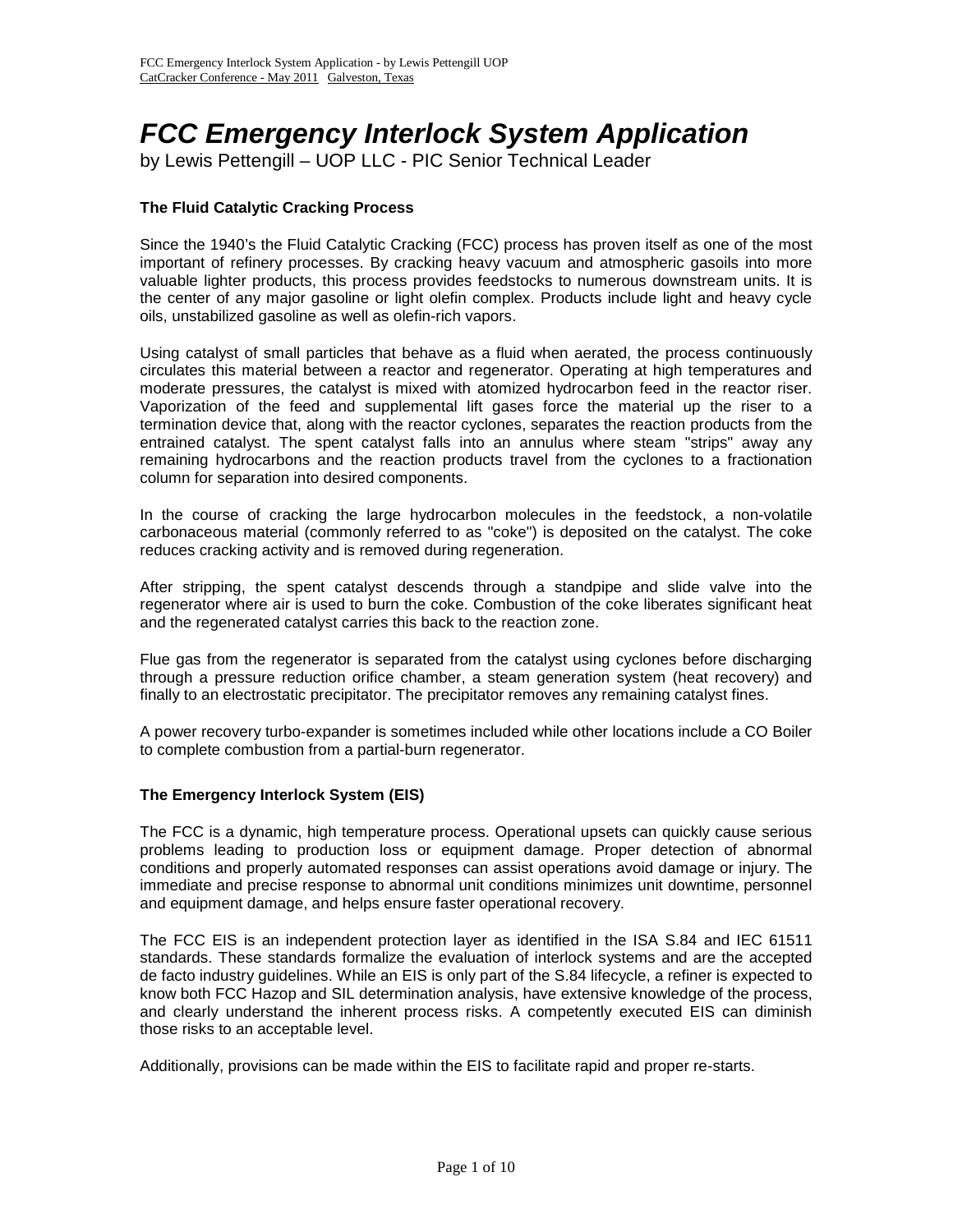## **Inherent Process Risks in a Fluid Catalytic Cracking Unit**

Operating between 1000 - 1400°F and 25 - 35 psig, with oxygen and hydrocarbon atmospheres separated by only standpipes of catalyst and differential pressures, the FCC presents considerable risks to both equipment and personnel. Reversal of flows between vessels results in extreme temperatures and equipment damage.

Catalyst containment is another concern. Both the reactor and regenerator use cyclones to separate the catalyst from reaction or combustion products. Catalyst carryover at the reactor can plug the main column bottom circulation circuits. Catalyst carry over from the regenerator can foul or damage boiler tubes, damage turbo-expander blades and possibly lead to an atmospheric release.

Coke deposition within the reactor is serious and irreversible problem. Too low an operating temperature leads to coke laydown on the reactor internals. Coke cannot be removed without shutting down the unit.

Proper combustion within the Regenerator is essential. Whether a partial or complete combustion regenerator, it is critical that the coke be burned off the catalyst at the same rate it is produced. In a complete combustion regenerator a small amount of excess oxygen is always maintained. Where a CO boiler is used, excess air is ensured by its forced draft fans.

Proper CO boiler operation is critical to electro-static precipitator function. Improper soot blowing can lead to tube surfaces covered in catalyst fines and excessive temperatures in the flue gases to the electro-static precipitator. Conversely, low temperatures can lead to corrosion due to condensation. Combustion air and burner problems can easily lead to flammable mixtures in the electro-static precipitator.

Operation of the Direct Fired Air Heater (DFAH) is fraught with risk. High exit temperatures can damage Regenerator internals. Improper combustion and loss of flame can lead to explosions.

Maintaining water circulation in steam generation equipment is essential to tube life. Just a few minutes of dry operation at elevated temperatures can irreparably damage this equipment.

Loss of the main air blower is a critical situation. The unit must be shutdown immediately.

Instrument purges are vital to all catalyst service instruments. Loss of gas purge will disable instrument transmitters, leaving operations "blind" to their process conditions.

With hydrocarbons, oxygen, high temperatures and dynamic operations in the mix, an FCC presents a challenge for risk reduction.

#### **Emergency Interlock System Design**

Referencing the ANSI/ISA S.84 Safety Life Cycle, the HAZOP study is an essential starting point of an FCC EIS. The hazard and operability study (HAZOP) is a systematic examination of the process that identifies and evaluates risks to personnel and equipment. Having played a significant role in the development and commercialization of the Fluid Catalytic Cracking Process, UOP has unique experience and lengthy institutional memory for evaluating such risks.

Once the risks are identified and a Safety Instrumented System (SIS) deemed necessary, Safety Integrity Levels (SIL) are defined that identify safety equipment performance levels required to reduce those risks to an acceptable value. Next, the proposed SIS is evaluated to ensure that its Safety Instrumented Function (SIF) meets the defined SIL level. Typically, these evaluations are based on the summation of component "Probability of Failure on Demand" performance and "Risk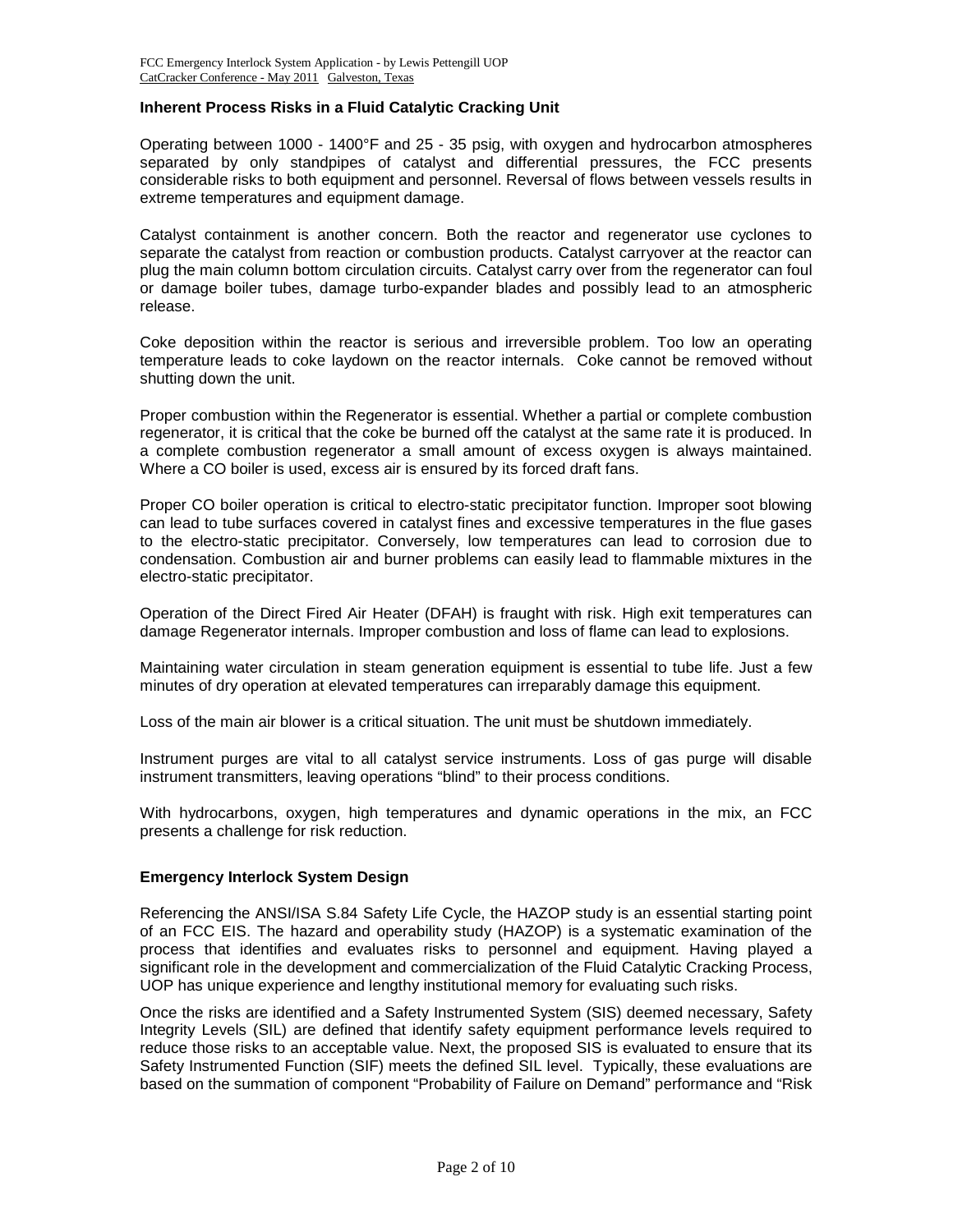Reduction Factors". Several methods exist for SIF evaluation, but all point toward defining a desired "Availability" and "Reliability" performance from the system.

"Availability", which defines system success, is typically expressed as a percentage. In essence, "Availability" is that the system does WHAT it needs to do, WHEN it is asked to do it. It is a function of (a) failure rates of individual devices, (b) the time required to repair those devices, and (c) the length of test interval of those devices.

Lack of "Availability" is typically due to covert, or hidden, failures. The system does NOT trip when asked to. Normal programmable logic controllers (PLC) are susceptible to high incidence of covert failures and should never be used as part of an SIS.

"Reliability" is a measure of (safe) system failures. Lack of "Reliability" causes spurious trips, unwanted downtime and lost profits.

To obtain sufficient levels of "Availability" and "Reliability", UOP uses two-out-of-three voting on input sensors, TUV-rated multiple-redundant fault-tolerant logic solvers, parallel solenoids on multiple shutdown valves and redundant power supplies. While not all risks warrant a Safety Instrumented Function, economic considerations do influence the robustness of an installed system. It is senseless to design, install, and operate an EIS without providing one that truly protects a refiner's FCC catalyst section from both safety and economic hazards.

# **Other EIS Considerations**

Besides logic solver robustness, field equipment plays a major role in system performance. Perhaps most important are the catalyst slide valves. This equipment is expensive, heavy and employs both hydraulic and electronic subsystems. These valves must be able to close quickly when directed by the EIS. As such, a dedicated emergency hydraulic circuit with redundant parallel solenoids is used to isolate the regular hydraulic control and force the valve closed. Additionally, means are provided for online testing of the dedicated emergency hydraulic circuit without upsetting the process.

A few refiners have actually installed redundant slide valves for their Spent and Regenerated services. UOP does not consider this approach necessary at this time.

Next, solenoids are critical to system performance. To avoid spurious trips, UOP's uses parallel solenoids for most shutdown valve services. Both solenoids must de-energize for the shutdown valve to close. This allows one solenoid to fail yet still maintain shutdown valve operation. Note that a two-out-of-three solenoid arrangement *is* available from a major solenoid manufacturer, complete with on-line testing features.

Transmitters require special consideration. UOP's default approach is to use a two-out-of-three (2-oo-3) voting arrangement. If two of the three installed sensors indicate an abnormal condition, then the logic solver acts to bring the process to a safe state. While two-out-of-two-withdiagnostics (2-oo-2D) offers similar performance, only TUV-rated safety transmitters should be considered for this installation. 2-oo-2D does enjoy an advantage for revamp installations where tapping of cold wall piping and vessels requires fewer connections.

#### **EIS – BPCS Interfacing**

Interfacing with the Basic Process Control System (BPCS) is another area where significant advantages can be gained during an EIS implementation. By using a logical "single-shot" from the EIS to place an associated BPCS controller in manual and its output to a predetermined value, the control loop's valve can also be closed during an EIS trip. Besides supplementing process isolation, the controller and valve are set for restart. Note that **no** credit can be taken in the SIF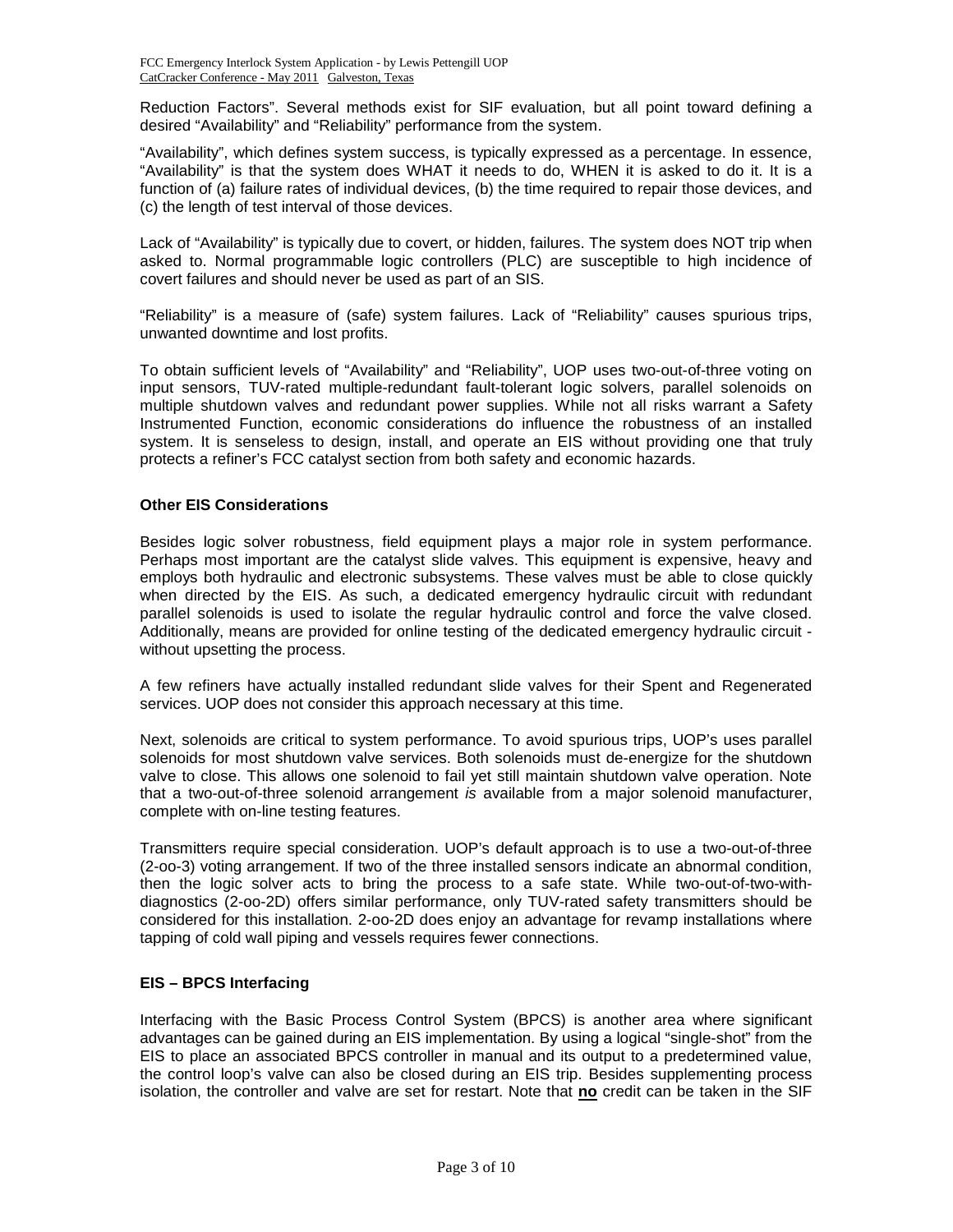evaluation for this feature as software communication links are considered unreliable and failure in the BPCS cannot impede the effectiveness of the EIS.

# **Testing**

Both pre-startup and interval testing are crucial to EIS performance. Experience has shown that software testing alone is insufficient to verify system performance prior to installation. UOP's approach is to build a hard-wired customer-specific process simulator for input-terminal to outputterminal testing. By adding component "burn-in" to the functional testing, premature component failure is apparent and installation and commissioning problems are minimized. Additionally, the process simulator is a great tool for DCS communication testing and operator training. UOP usually ships it to site for temporary use.

Interval testing is essential for maintaining "availability" performance. Some refiners use partialstroke testing of their shutdown valves at predetermined intervals to verify that the valves will move when directed. Other refiners only test during planned shutdowns. Still others require an entire system test each time the unit trips. Whichever approach is used, the entire installed system should be tested systematically to identify any latent failures.

#### **Maintenance and process bypasses**

UOP is very wary of bypasses. We have seen the tragic consequences of their misuse in our industry and discourage their use except for very specific predetermined operation requirements.

On occasions where a specific process condition requires an interlock bypass, UOP will include one. An example being initial introduction of raw oil feed to the riser. The flow rate is below the trip point of low flow interlock. UOP automates some features of this bypass on most EIS's. During enforced restart procedures the bypass is active but disappears once the unit is above a predetermined throughput. This approach prevents a forgetful operator from removing the bypass when no longer needed.

Of note, several verification agencies are currently working to standardize bypass functionality.

#### **Staged Responses**

Staged responses to abnormal events allow faster restarts. By maintaining operation in unaffected areas, more of the catalyst section remains ready for recommissioning.

Most EIS responses involve diversion of raw oil, interruption of catalyst circulation, and maximization of riser lift steam. If the abnormal event or EIS response do not directly affect the operation of the regenerator, it can remain in service. Keeping catalyst temperatures elevated aids restarting.

Conversely, if the Regenerator cools below the auto-ignition temperature of the torch oil, the torch oil must be shutdown. This response prevents accumulation of unburned hydrocarbons or wetted catalyst. In this situation, the DFAH is used to reheat the regenerator catalyst inventory.

Next, loss of boiler water levels in flue gas heat recovery systems mandates either a flue gas bypass or a main air blower shutdown. Loss of main air prevents regenerator operation and does stop the **entire** reactor-regenerator section, including the electro-static precipitator.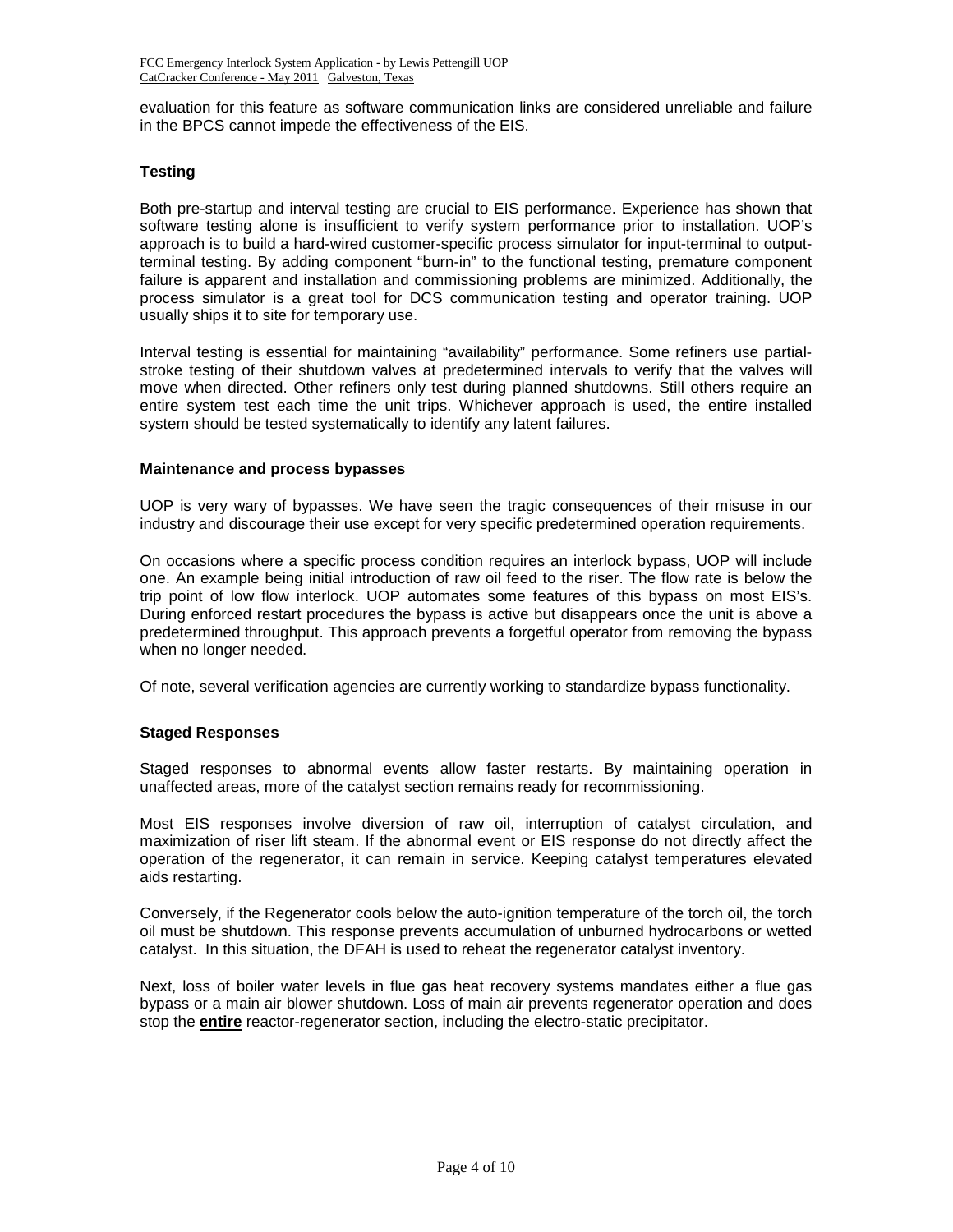## **Enforced Restart Procedures**

Restart procedures call for defined operational steps, but first, an operator must understand the cause of the shutdown. "First Out" logic as well as Sequence of Events recording allows analysis of events. First Out identifies only the initiator of the shutdown and none of the subsequent responses. Sequence of Events recording identifies all events and while thorough, can be cumbersome for identifying the root cause. Regardless, the operator must identify and remedy the cause before restarting the unit.

In the UOP EIS, critical steps are enforced by preventing feed introduction until process conditions are within defined limits. The feed must be below a predetermined rate. (See the earlier discussion on automated bypasses.) Temperatures, differential pressures, catalyst inventory and circulation must all be ready before feed is introduced. The operator must restart the unit in a precise and controlled manner. Experience shows this approach more successful in restarting a unit.

# **Human Responses to "Abnormal Events" (General Discussion)**

In the past UOP considered a well-trained experienced operator as the best protection against abnormal events. Field instrumentation was considered somewhat unreliable and the interlock systems employed were designed more to prevent spurious trips and maintain on-line efficiency. A general trend in the industry is towards fewer, less-experienced operators. Given the nature of human response to emergencies, it is possible that the operator will either delay action or make an error in judgment. An EIS supplements operator actions by responding promptly and correctly. Damage to equipment is prevented. Restarts are quick. Proper startup sequences are enforced.

## **Typical "Abnormal Events" to consider in an FCCU**

#### **Loss of Main Air**

Loss of main air flow is one of the more significant emergencies during operation of the FCC unit. Catalyst circulation becomes untenable. Regenerator pressure will fall precipitously as will the catalyst slide valve differential pressures. The entire reactorregenerator system needs to be stopped.

#### **Typical responses**

- Raw Oil feed must be diverted to the main column, but at a low rate. One does not want to flood the main column but keeping some liquid on the trays is important.
- Any other hydrocarbons (recycle, naphtha, lift gas, etc.) must be removed from the reactor riser.
- Steam must be added to the lower riser and to the feed distributors
- The special check valves must close to prevent backflow of catalyst into the main air blower.
- The direct fired air heater, if operating, must be shutdown.
- Torch oil, if operating, must be shutdown.
- Fluidizing air to the catalyst cooler (if one exists) must be minimized to maintain heat within the regenerator while maintaining purge air to the lances to prevent plugging.
- Both the regenerated and spent catalyst slide valves must be closed immediately.
- The regenerator recirculation catalyst slide valve must be closed immediately.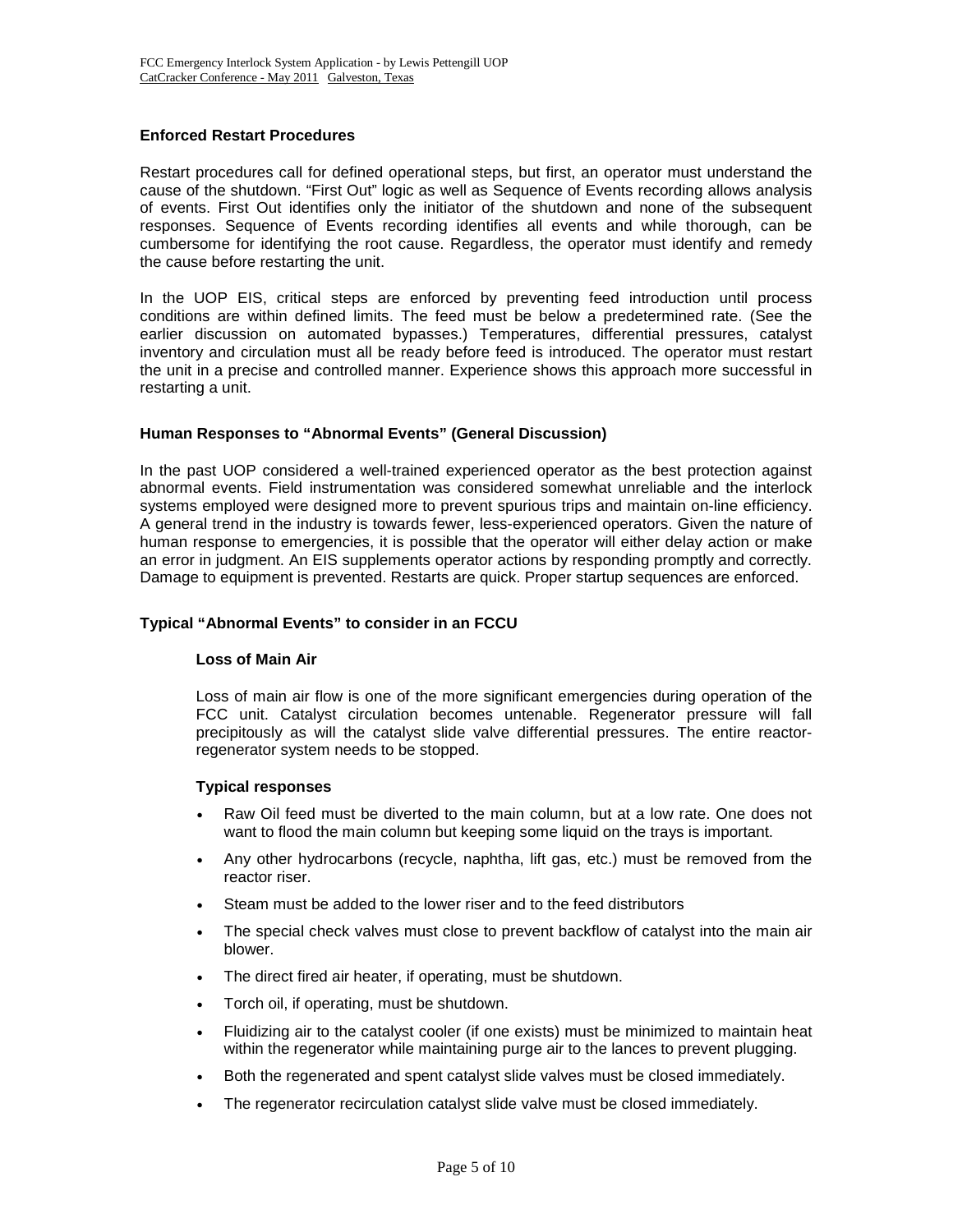- Typically, the operator will establish a negative regenerator-reactor differential pressure using the DCS control of the flue gas slide valve.
- Typically, fuel gas is introduced into the light cycle oil stripper overhead line to allow the wet gas compressor to continue to operate (usually on full spillback).
- Main column pumparound flows should be decreased to hold heat in the main column. If the main column temperature falls too far, steam must be backed into the main column bottoms steam generators.
- If the stoppage is longer than a couple of hours, the instrumentation dry air purges must be stopped as they may enter the reactor and cause auto ignition of any coke present.

#### **What to automate?**

- Raw oil diversion. This response is easily accomplished by de-energizing the solenoid(s) of "coupled" oil to riser (fail-close) and divert to main column (fail-open) isolation valves.
- Set the raw oil rate to the main column. This feature can be either part of the logical "single shot" sent to the DCS, set by restriction orifice in the circulation line, or limited in the sizing of the divert isolation valve.
- Removal of all other hydrocarbons from the riser.
- Increase steam to the riser. The lift steam is typically a fail-open control valve. By deenergizing the solenoid(s) in the control air to its diaphragm, the valve will open to its maximum. Additional emergency steam remains available to the operator
- "Bump" the main air special check valves to ensure their closure. This response occurs when the valves' solenoids are de-energized by the EIS.
- Shutdown of the DFAH, including pilots.
- Shutdown of torch oil.
- Minimize catalyst cooler fluidizing air.
- Closure of the spent catalyst slide valve.
- Closure of the regenerated catalyst slide valve.
- Closure of the regenerator recirculation catalyst slide valve.

# **What NOT to automate?**

- Establishing a negative regenerator-reactor differential pressure.
- Fuel gas introduction to the light cycle oil stripper overhead line.
- Decrease of main column pumparound flows.
- Nitrogen flows on restart.

#### **Loss of Feed**

Typically, loss of feed (due to pump failure) increases reactor temperatures quickly, causing the reactor temperature controller to close the regenerated catalyst slide valve.

Loss of regenerated catalyst will cause a drop in reactor inventory, causing the reactor level controller to close the spent catalyst slide valve. Catalyst circulation will be lost.

Lack of coke formation on spent catalyst will suppress the temperatures in the regenerator.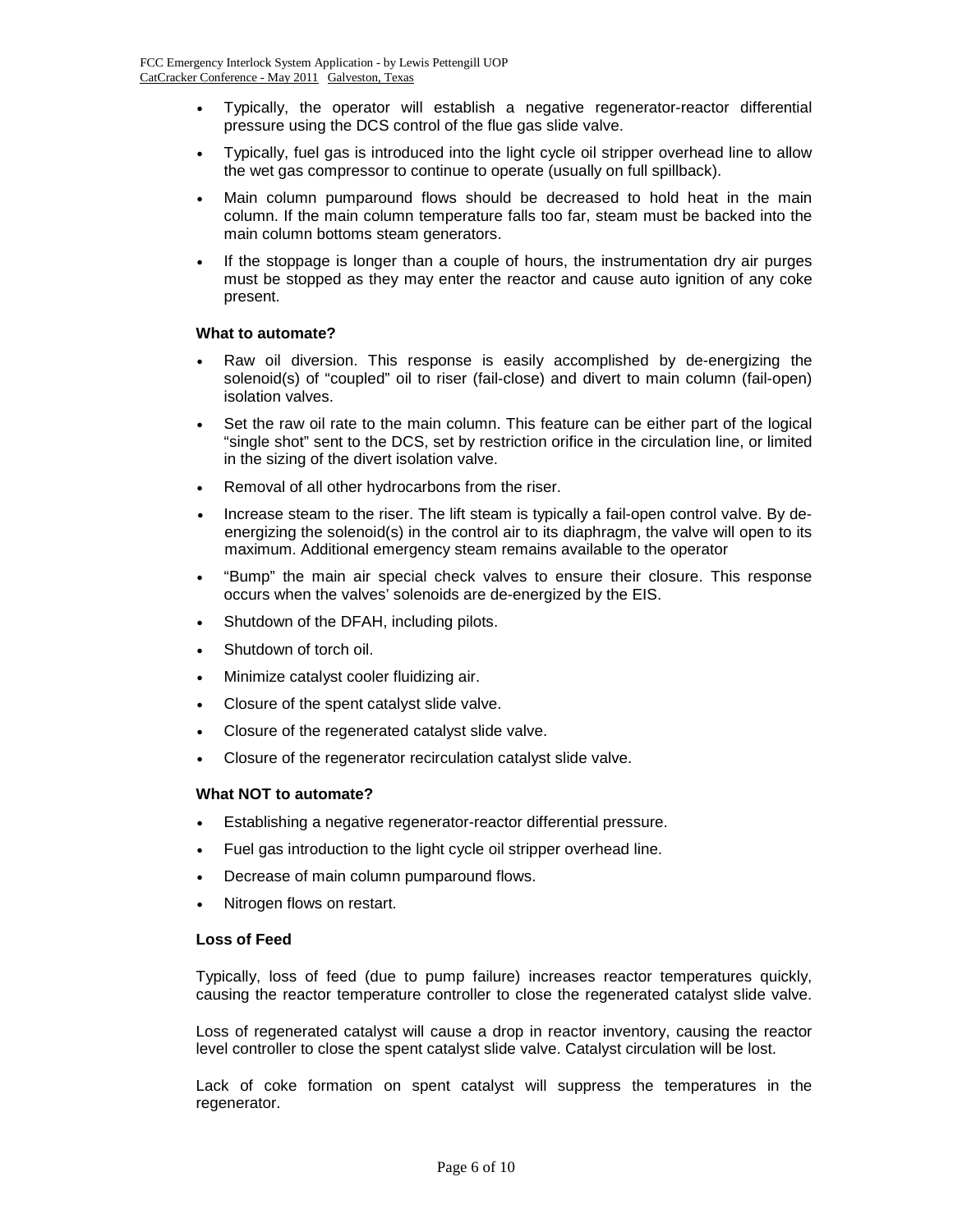Torch Oil will be needed to maintain regenerator temperatures.

Typically, fuel gas is introduced into the light cycle oil stripper overhead line to allow the wet gas compressor to continue to operate (usually on full spillback).

Main column pumparound flows should be decreased to hold heat in the main column. Main column bottoms recirculation is established using the bypass line to the raw oil charge line. If the main column temperature falls too far, steam must be backed into the main column bottoms steam generators.

If the stoppage is longer than a couple of hours, the instrumentation dry air purges must be stopped as they may enter the reactor and cause auto ignition of any coke present.

- Raw Oil feed circulation must be diverted to the main column in preparation for feed pump recovery.
- Any other hydrocarbons (recycle, naphtha, lift gas, etc.) must be removed from the reactor riser.
- Steam must be added to the lower riser and to the feed distributors
- Fluidizing air to the catalyst cooler (if one exists) must be minimized to maintain heat within the regenerator, but still be enough to keep the air lances from clogging with catalyst.
- Both the regenerated and spent catalyst slide valves must be closed immediately.

Note that the regenerator operation can be maintained. Torch oil, if the regenerator is above the auto-ignition temperature, will keep the catalyst hot. Internal circulation in the regenerator through the recirculation catalyst slide valve can continue. Typically, the regenerator is maintained at elevated temperatures until the feed pump is restored.

#### **Loss of Slide Valve Differential**

Loss of positive differential across either the spent or regenerated catalyst slide valves represents a critical situation. Migration of hydrocarbons into the regenerator's oxygen environment, or migration of oxygen into the reactor's hydrocarbon atmosphere can result in extreme temperatures, easily exceeding the mechanical limits of the vessels and damaging equipment.

Typical responses

- Close both the regenerated and spent catalyst slide valves immediately.
- Raw Oil feed must be diverted to the main column, but at a low rate.
- Any other hydrocarbons (recycle, naphtha, lift gas, etc.) must be removed from the reactor riser.
- Steam must be added to the lower riser. This can act as a buffer between the two atmospheres.

The regenerator can continue to operate, though at reduced rates. With the main air flow still viable, the regenerator can be kept in operation and at temperature with either torch oil or direct fired air heater. If a catalyst cooler exists, fluidization air is reduced to a minimum to minimize heat transfer from the regenerator.

This approach of keeping the regenerator in operation allows faster restarts once the differential pressure problem is solved.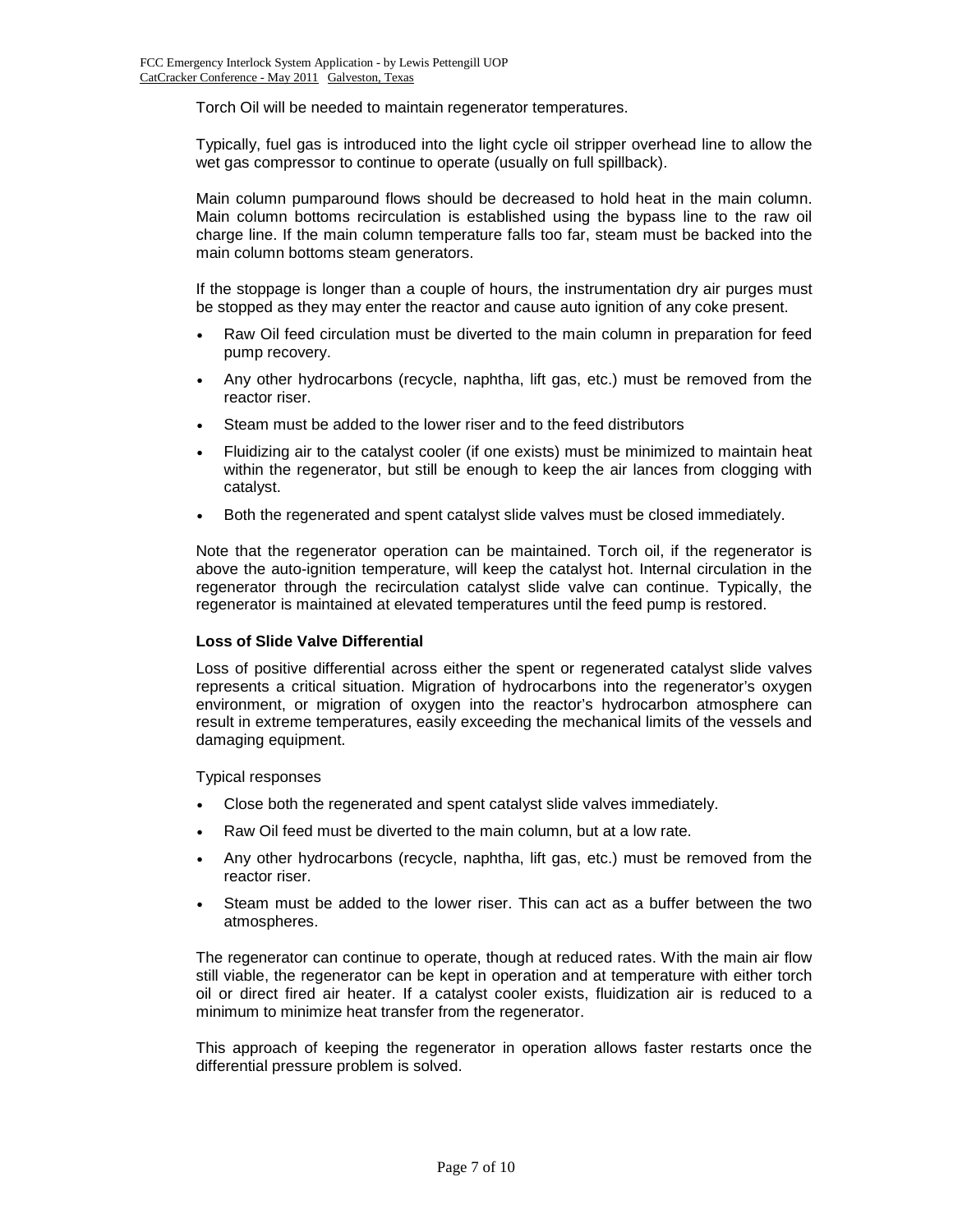Depending on the length of the unit trip, fuel gas is introduced into the light cycle oil stripper overhead, main column pumparound flows decreased, etc.

#### **Loss of Wet Gas Compressor**

Loss of the wet gas compressor will result in an immediate increase in the main column overhead pressure and the "secondary" pressure control loop will open the valve to flare. The unit can be kept on-stream, but it is necessary to decrease either throughput or reactor temperature to reduce the amount of flaring.

If the pressure upset is significant and of long enough duration, the differential pressures at the slide valves may reverse to the point that the EIS responds. Otherwise, the reactorregenerator section continues to operate.

If the compressor cannot be restarted within hours, loss of product will compel a unit shutdown. Local environmental regulations may require immediate shutdown of the feed to the unit, to minimize flaring.

#### **Low Riser Temperature**

Low riser temperature will lead to coke formation on the reactor internals. As there is no way to remove the coke with the unit in operation and the buildup is cumulative, immediate action is required.

- Raw Oil feed must be diverted to the main column, but at a low rate.
- Any other hydrocarbons (recycle, naphtha, lift gas, etc.) must be removed from the reactor riser.
- Steam must be added to the lower riser. This can act as a buffer between the two atmospheres.
- Close both the regenerated and spent catalyst slide valves immediately.

The regenerator can continue to operate, though at reduced rates. If a catalyst cooler exists, fluidization air is reduced to a minimum to minimize heat transfer from the regenerator.

Again, the ability to maintain regenerator operation during this event allows faster restarts, which involves re-establishing hot catalyst circulation until the reactor temperature allows re-introduction of the feed.

#### **Preventing Oil Soaked Catalyst**

Oil soaked catalyst often refers to the scenario where the regenerated catalyst slide valve has closed yet feed continues to flow to the reactor riser**.** Without the catalyst to vaporize and crack the feed, oil fills the riser, overflows into the stripper and soaks the catalyst. It then enters the regenerator through the spent catalyst slide valve, where temperatures increase dramatically when the oil finally combusts. Additionally, unburned hydrocarbons may find their way to the electrostatic precipitator. The electrostatic precipitator (ESP) and CO boiler must be removed from service. The ESP must de-energized and grounded. All firing at the CO boiler must be stopped.

The EIS responds to closure of the regenerated catalyst slide valve, or low reactor temperature, by diverting the feed to the main column, removing other hydrocarbons, closing the slide valves and increasing the lift steam. Air remains flowing to the regenerator.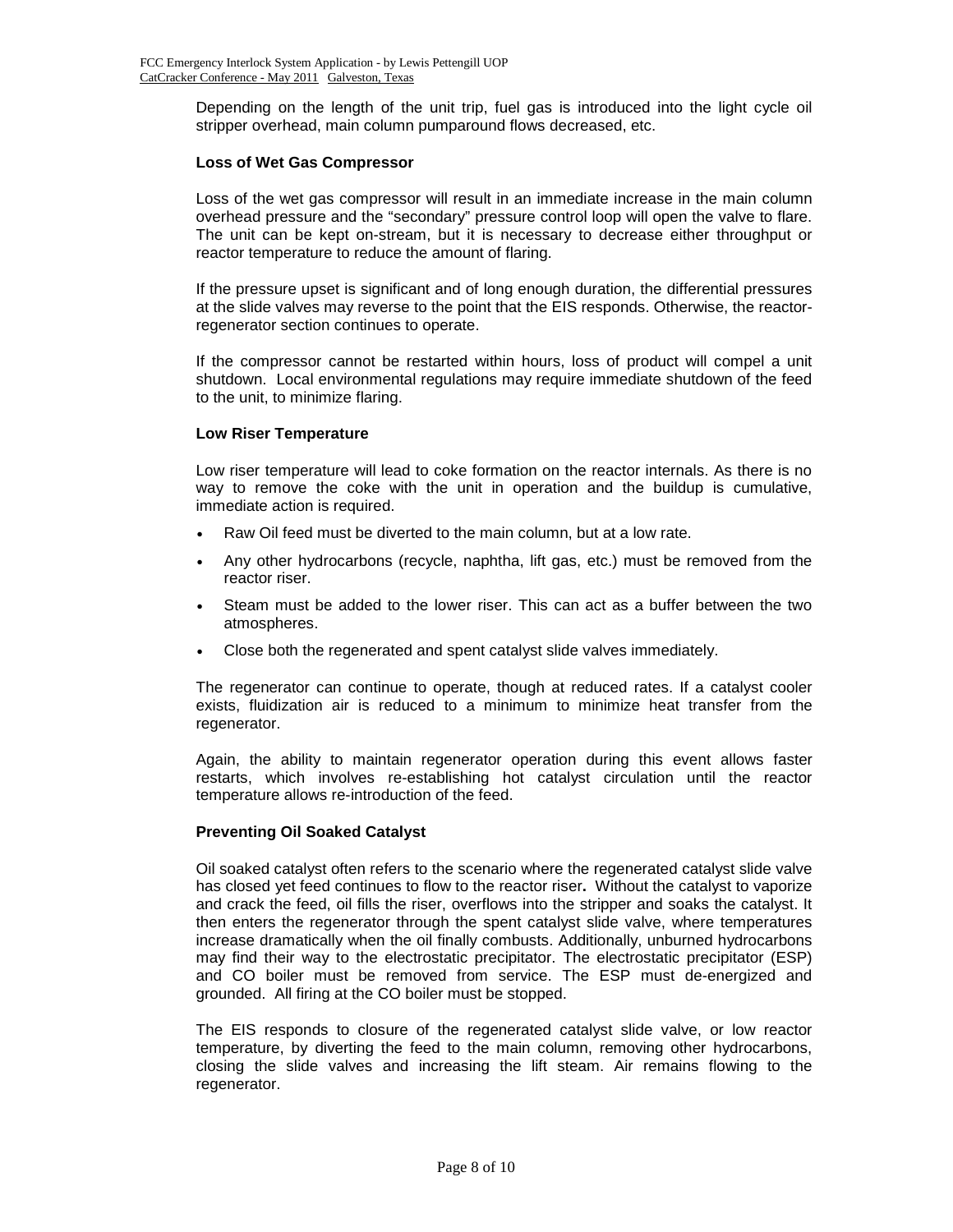At the regenerator, oil soaked catalyst occurs when torch oil is present below its autoignition temperature. A temperature interlock at the regenerator prevents this from occurring.

# **Preventing Detonation in the Electrostatic Precipitator**

Avoidance of unburned hydrocarbons at the electrostatic precipitator is the best prevention of detonation. By preventing torch oil usage at low temperatures in the regenerator and oil soaked catalyst in the reactor stripper, the EIS prevents unburned hydrocarbons from traveling to the electrostatic precipitator.

Further attention must be given to the CO boiler operation. Air distribution design ensures constant excess oxygen. Loss of flame or loss of combustion air must shutdown the boiler firing to prevent combustibles from entering the ESP.

Loss of the main air blower is another interlock that disables both the CO boiler and the ESP.

#### **Reactor Stripper Level SIL Determination**

Typically UOP does not see the abnormal level in the reactor stripper as a SIL event because no one is injured as a consequence. Obvious production losses occur but these are more an economic consequence. Perhaps an "economic integrity level" would be a more appropriate discussion.

Still, UOP's EIS considers consequences from the abnormal level and installs 3 transmitters to monitor the reactor stripper catalyst level. A high stripper catalyst level will trip the feed and riser hydrocarbons as well as stop catalyst circulation and maximize lift steam. However, a delay in closing the spent catalyst slide valve (so long as its differential pressure remains positive) helps transfer the excess catalyst inventory back to the regenerator.

#### **EIS Availability and Reliability**

As mentioned earlier, high levels of availability and reliability provide a robust EIS that supplements operator actions during abnormal events. Availability is tied to logic solver performance, redundancy and voting of field sensors, and redundant final elements. Additionally, separation of EIS and BPCS functions avoids common mode failures. Finally, time to repair failed devices and interval testing play a role in achieving availability performance.

By using a logic solver that has processor redundancy, fault tolerance and extensive diagnostics, covert failures are avoided. Note that UOP insists on TUV-certified safety logic solvers for its projects. Normal PLC's are not suitable for these applications.

Using multiple sensors at each location prevents a single failure from defeating system success. This arrangement minimizes false trips. Sensors with diagnostics allow even better performance.

Testing is another part of availability. Regular testing is key in discovering hidden failures in the system. Provisions must be made if online testing is the chosen approach. Slide valve actuators with emergency hydraulic circuits require a means of testing that does not upset an operating process. Inclusion of partial stroke testing for shutdown valves is another consideration.

The time to repair a failed component also enters into the calculations. If a component has failed, either identified by its own diagnostics or by testing, the duration of its repair before the system recovers is an integral part of the system's availability performance.

Reliability is gained through use of multiple solenoids at shutdown valves. Redundant power from separate supplies adds to robustness. Multiple sensors prevent single points of failure.